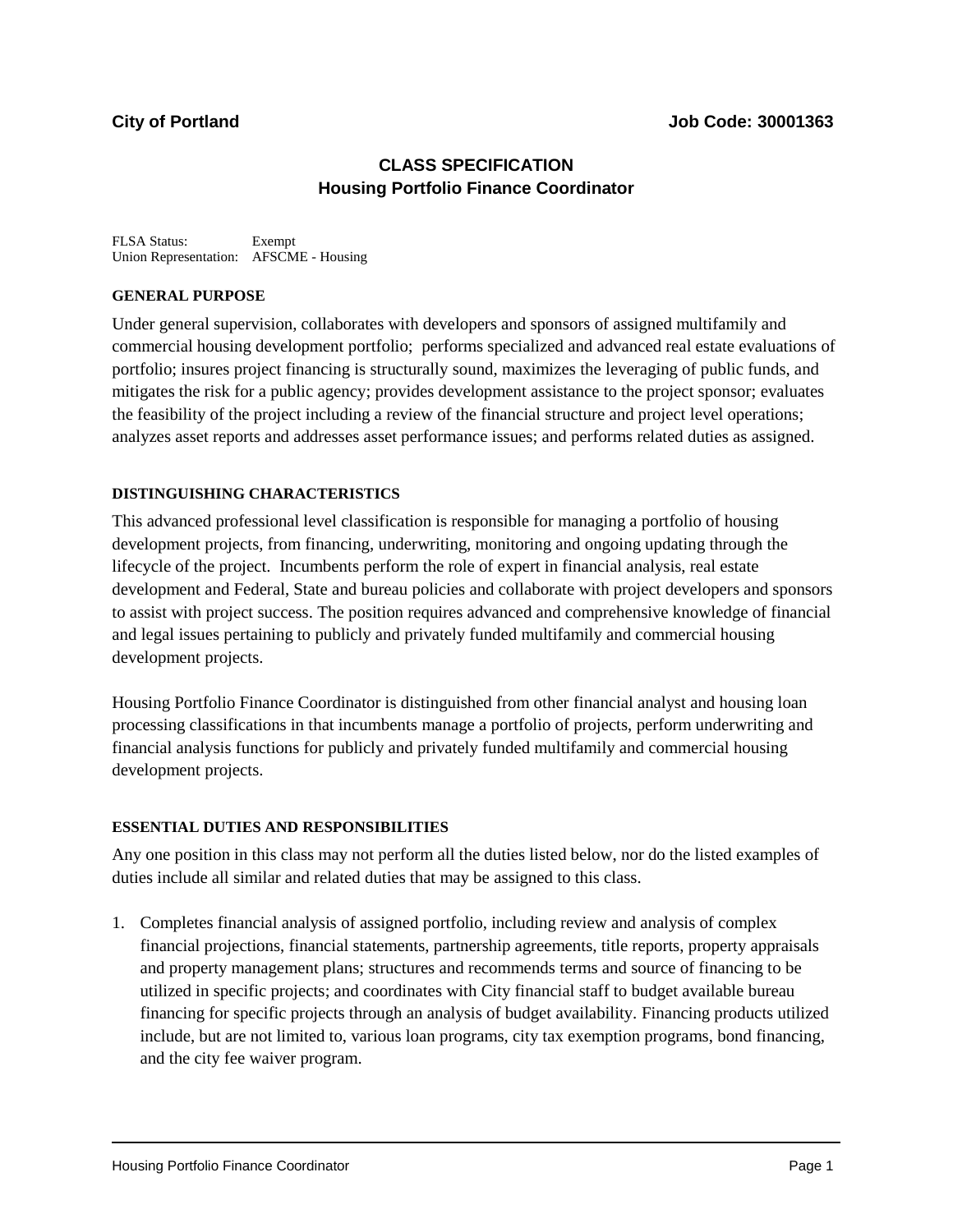- 2. Communicates with a variety of customers, including for-profit, non-profit and quasi-governmental agencies, to provide information on the approval process, financing requirements, and other information necessary to evaluate and underwrite the project; leads the team in negotiating the financing requirements to complete the development process; prepares oral or written summaries on financing structures to various work units both within the bureau and in other City bureaus that may be impacted by a housing transaction.
- 3. Evaluates overall project viability; with other members of the team, analyzes market conditions, feasibility of development budgets and construction schedules, timing of funding, qualifications and capacity of the owner, developer, property manager and general contractor together; acts as bureau's lead contact with customer and other lenders to evaluate deal structure and viability.
- 4. Negotiates the terms and conditions of project funding with customers and other participating lenders and their attorneys on projects ranging in size from \$300,000 to \$50,000,000; conducts complex negotiations with sophisticated and novice customers, private and public lenders; performs independent analysis and formation of recommendations to incorporate public policy in specific projects. The projects include a variety of sites, including brownfields and scattered site locations, mixed use new construction, rehabilitation with major renovation, seismic upgrades, additional floors, loan and portfolio restructure, and tax abatements for market rate residential and commercial housing projects.
- 5. Analyzes and reviews projects' annual asset management reports identified by staff as performing differently than structured; addresses asset performance issues by engaging with borrower, investors and lenders to determine reasons for difference; collaborates on solutions to bring projects back into compliance; restructures debt and operating budget as appropriate.
- 6. Manages finance team members, including loan processor/closer, construction coordinator and legal counsel to prepare reservation, commitment and final financing documents.
- 7. Develops financing recommendations for specific projects, in conformance with City, bureau policies and program guidelines and within assigned budgets; writes the loan committee narrative and presents the recommendations to loan committee, and if applicable to PDC Commission, City Planning Bureau and City Council.
- 8. Manages the production team as a core member, including participation in setting of team goals, project assignment recommendations, and resource allocation recommendations; participates in formation or revision of program guidelines to better meet established City policies, production goals and customer benefit requirements.
- 9. Participates in a continuous improvement process of the delivery system guidelines, procedures and implementation to increase efficiency, improve customer benefit and meet risk management requirements; researches and recommends changes to bureau polity and Loan and Asset Management guidelines; participates in training, team meetings and customer feedback processes and special projects as assigned.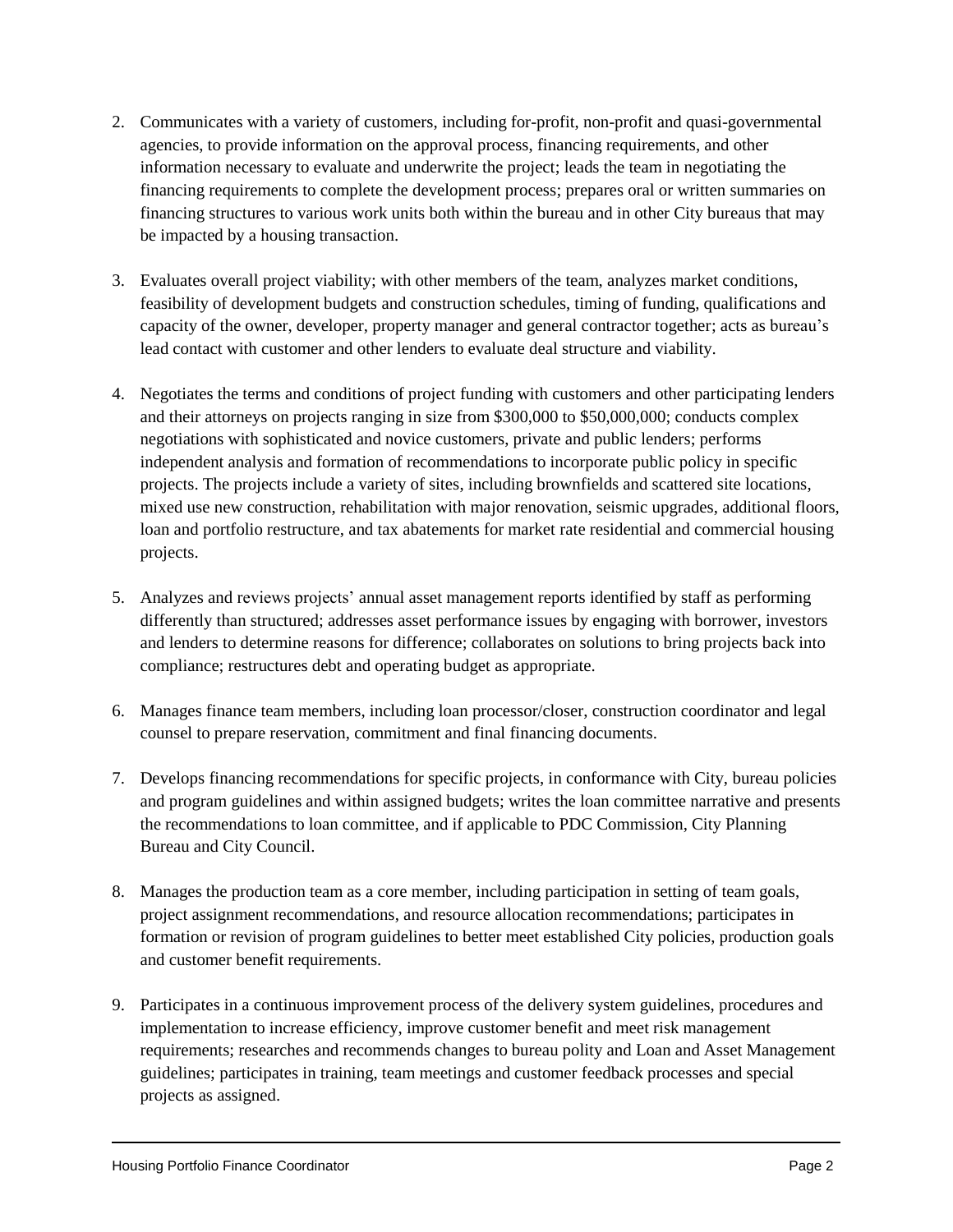- 10. Leads team to achieve overall production and customer service goals of the team, including participation in the evaluation of the team as a whole and of other team members, providing back up support for other team members and participating in training between teams or cross training within teams.
- 11. Meets with project developer to explain bureau financing options, housing policy objectives and other criteria such as City's green building policy, prevailing wage rates, minority woman and small business outreach contractor programs, uniform relocation act, tax increment and federal funding program criteria.

# **OTHER DUTIES**

- 1. Creates annual funding applications for future funding opportunities offered by Housing Department, Urban Renewal Districts and other City bureaus.
- 2. Assists other bureau work units to evaluate and structure projects and review and recommend changes to agreements.
- 3. Manages stakeholder relationships and resolves sensitive issues receiving public and media scrutiny.

### **MINIMUM QUALIFICATIONS**

#### **Knowledge of:**

- 1. City affordable housing policies, federal and state housing funding programs, and tax-exempt bond financing rules.
- 2. Specialized financial products; interest rate swaps and caps; real estate development processes from concept to post-closing; and real estate finance terminology including legal terms and concepts.
- 3. Principles and practices of accounting; credit analysis; income property valuation; and underwriting guidelines of HUD, Government Sponsored Entities, commercial banks, equity investors for low income housing tax credits, historic tax credits and new market tax credits.
- 4. Principles, tools and techniques of project planning and management.
- 5. Federal, state and local laws, regulations and court decisions applicable to assigned areas of responsibility.
- 6. Principles and practices of sound business communication.
- 7. Uses and operations of computers, business and financial modeling software.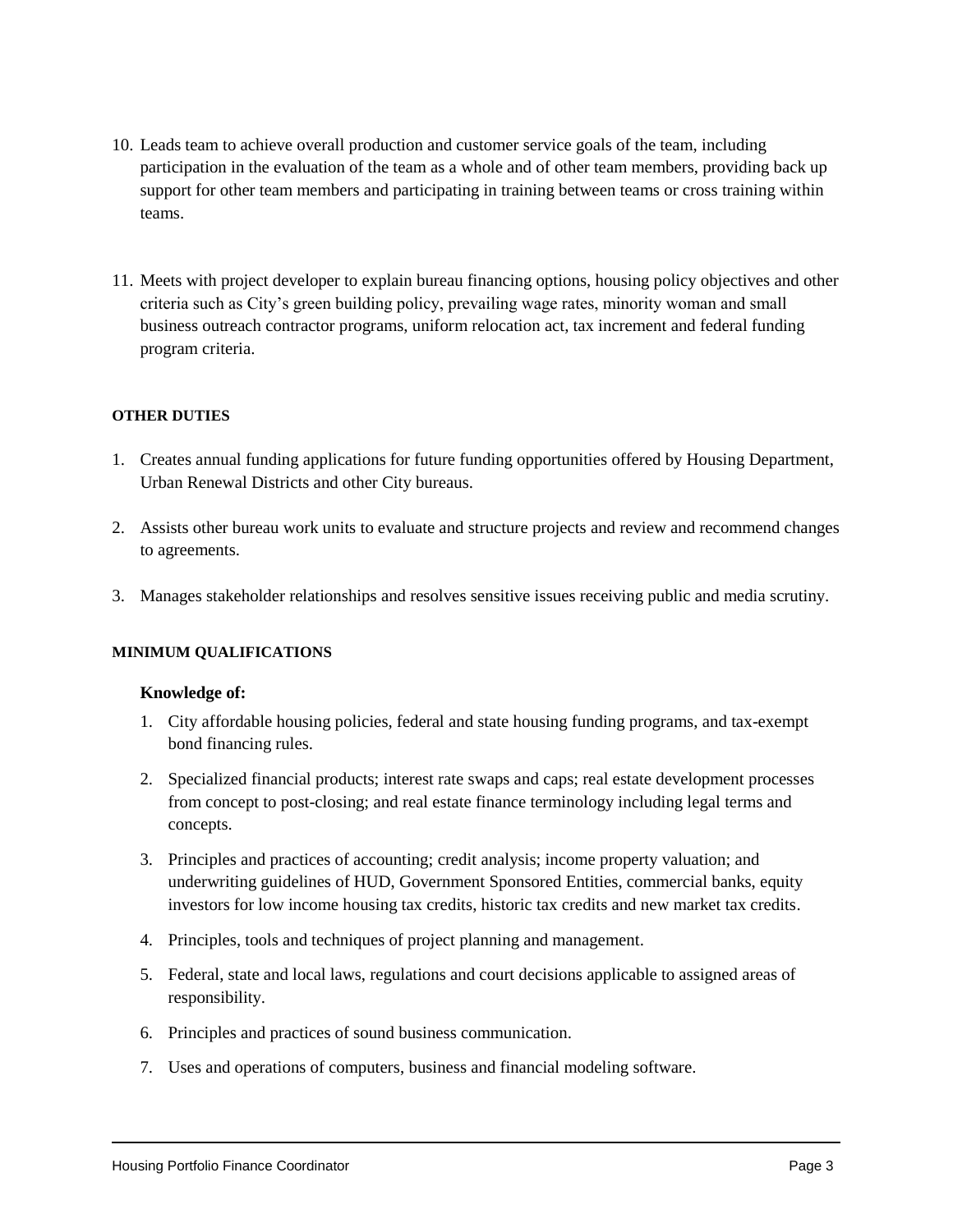# **Ability to:**

- 1. Perform investment financial modeling analysis on multifamily and commercial real estate proposals.
- 2. Present financial concepts or investment summary in public and internal meetings; communicate complex ideas in both written and oral format; present conclusions and recommendations clearly, logically and persuasively.
- 3. Analyze, interpret, explain and apply relevant laws, regulations, ordinances and policies and procedures to other bureau and City staff.
- 4. Prepare clear, concise and comprehensive reports, correspondence and other documents involving technical and financial data in a manner appropriate to the audience.
- 5. Exhibit strong interpersonal communication skills including facilitation and negotiation, conflict resolution, team decision making, effective writing, effective verbal and public speaking skills.
- 6. Apply sound, creative problem solving techniques to resolve difficult program issues and problems.
- 7. Manage multiple projects to meet deadlines.
- 8. Ensure the maintenance and confidentiality of all required files, records and documentation.
- 9. Exercise independent judgment and initiative within established guidelines.
- 10. Provide work direction and guidance to other staff to accomplish overall work objectives most efficiently.
- 11. Establish and maintain effective working relationships with bureau managers and staff, staff of other bureaus, representatives of other governmental agencies, customers (developers and investors), private lenders, government agencies, legal counsels, special interest and public groups and others encountered in the course of work.

# **Training and Experience:**

A typical way of obtaining the knowledge, skills and abilities outlined above is graduation from a four-year college or university with a major in economics, business administration, finance, law or a related field; and at least five years of progressively responsible experience in multifamily or commercial real estate finance underwriting, syndication, and asset management including experience in low income housing tax credit and historic tax credit syndication or underwriting as lender or equity provider; or an equivalent combination of training and experience.

### **Licenses, Certificates and Special Requirements:**

A valid state driver's license may be required.